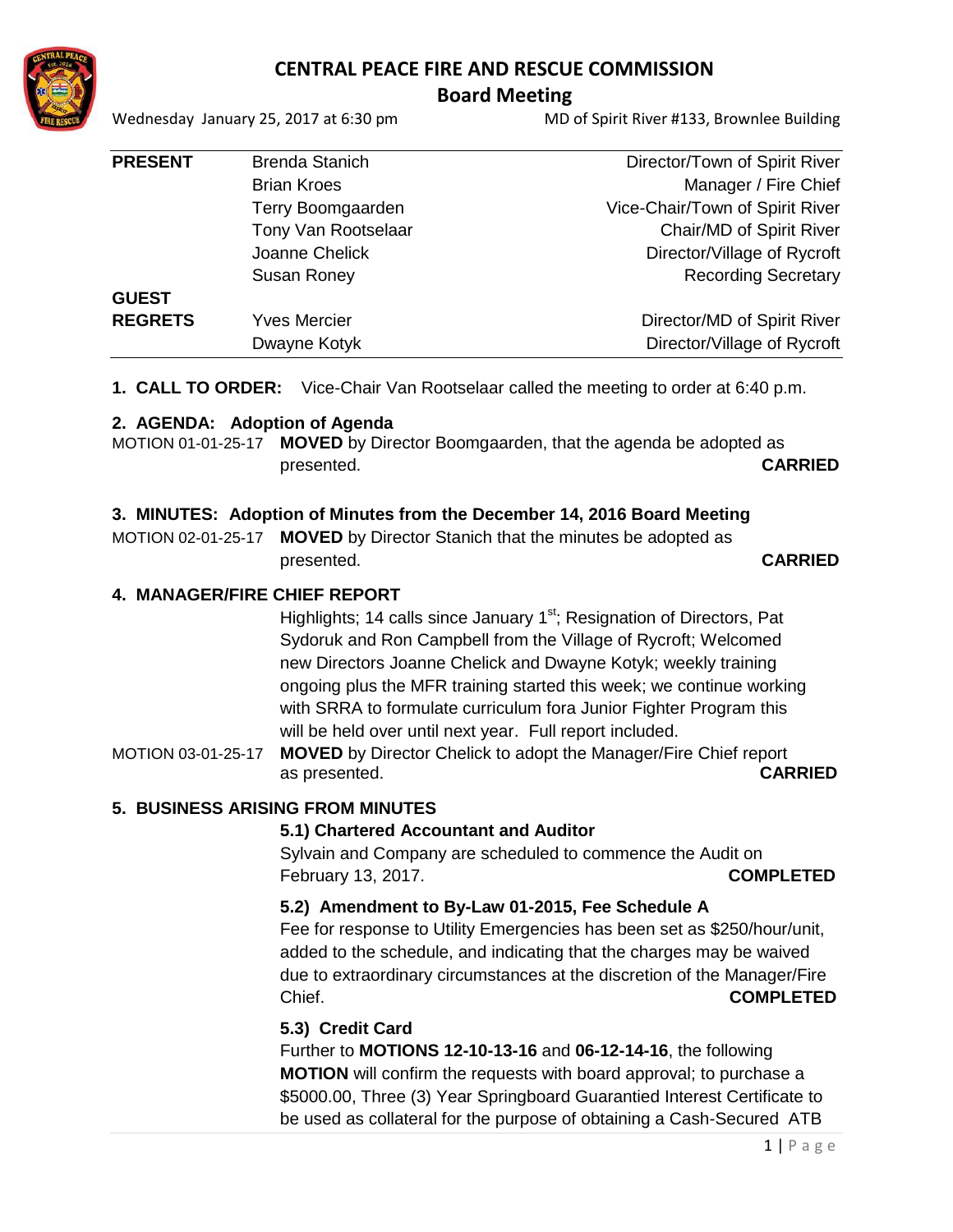

# **CENTRAL PEACE FIRE AND RESCUE COMMISSION Board Meeting**

Wednesday January 25, 2017 at 6:30 pm MD of Spirit River #133, Brownlee Building

Financial *Rewards Business Mastercard* with a \$5000.00 limit to be used for the day to day operation of the Commission. And further move that access to the Mastercard Credit facility be granted to the following individuals with the following credit access limits:

1) Fire Chief with access to the full \$5000 limit for Point of Sale, and to the full \$5000 limit for Cash Withdrawal

2) Supplemental card(s) shall be granted to individuals based on ATB Financial receipt of a detailed, Signed, written request provided to ATB Financial, authorized by at least two signatures from the Authorized Signers for accounts held at ATB Financial.

This motion will also include a request for application to *ATB Financial Business Online Service* with the Role of Administrator to be assigned to the Fire Chief and thereafter additional User Roles to be established by, and at the discretion of, the Administrator.

MOTION 04-01-25-17 **MOVED** by Director Stanich to proceed as submitted. **CARRIED**

# **6. NEW BUSINESS 6.1) Board Member Changes**

Welcome to our new Commission Members, Directors Joanne Chelick and Dwayne Kotyk from the Village of Rycroft, due to the resignation of Directors Sydoruk and Campbell.

# **6.2) ATB Credit Card –Amended**

Covered in 5.3

# **6.3) Medical First Responder POL-08-2016**

Policy reviewed and approved.

MOTION 05-01-25-17 **MOVED** by Director Chelick to approve policy as presented. **CARRIED**

# **6.4) WCB Information**

Personal Information required for WCB plan implementation forms and information included in meeting package.

# **6.5) SAGE 50 Training – Level II**

Local training available in February, request to send two MD employees Louise Gostick and Susan Roney at a cost of \$300.00 each plus remuneration to the MD for their time away from work. Training would be beneficial as these employees provide administration support to the commission. Permission for them to attend needs to be given by MD.

MOTION 06-01-25-17 **MOVED** by Director Stanich to pay for the course for both as well as cover the cost to the MD of Spirit River. **CARRIED**